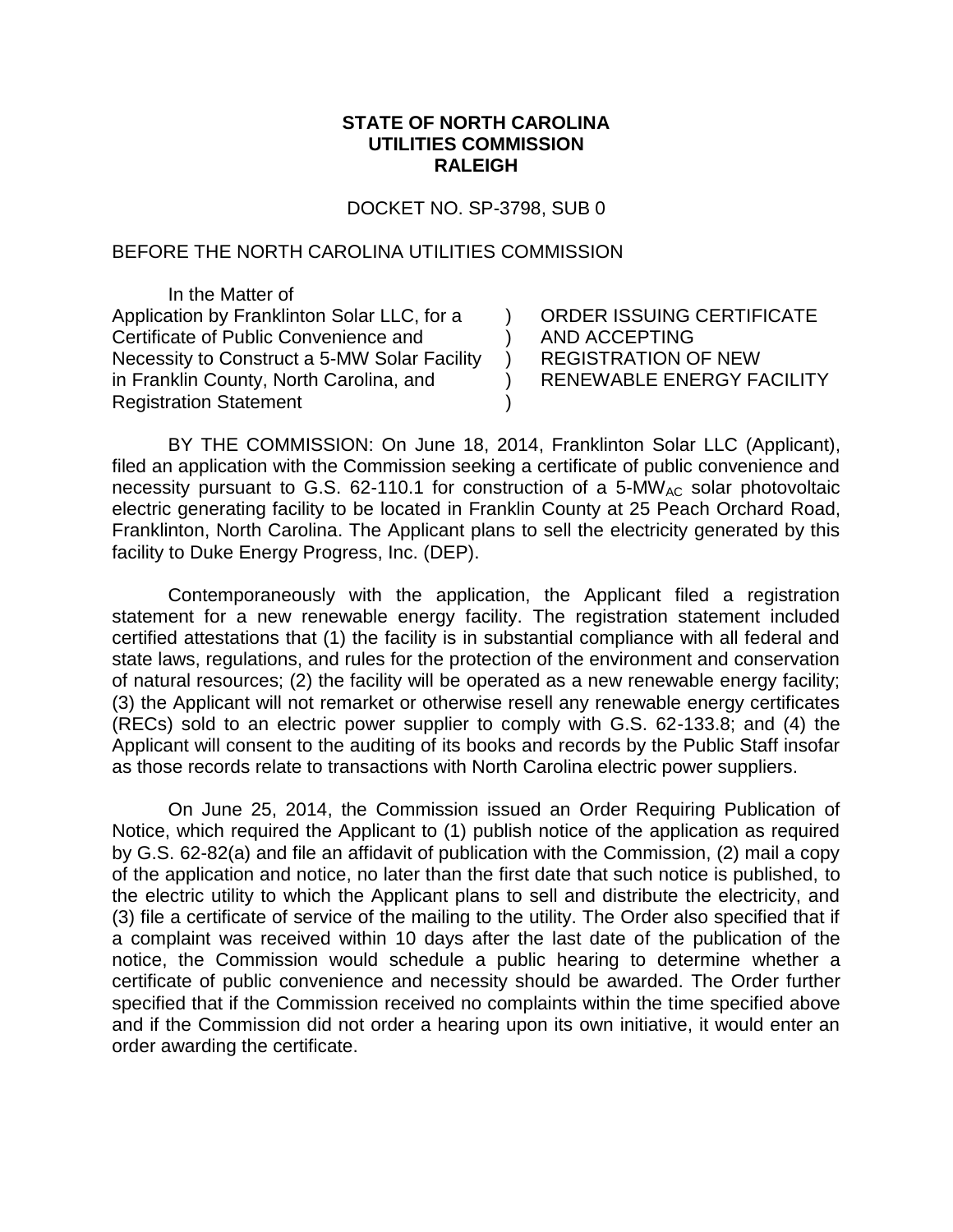On July 31, 2014, the State Clearinghouse filed comments. Because of the nature of the comments, the cover letter indicated that no further State Clearinghouse review action by the Commission was required for compliance with the North Carolina Environmental Policy Act.

On August 14, 2014, the Applicant filed a certificate of service stating that the public notice and a copy of the application were provided to DEP.

On September 12, 2014, the Applicant filed an affidavit of publication from The Franklin Times stating that the publication of notice was completed on September 4, 2014. No complaints have been received.

The Public Staff presented this matter to the Commission at its Regular Staff Conference on September 22, 2014. The Public Staff recommended that the Commission approve the application, issue the requested certificate, and accept the registration statement.

After careful consideration, the Commission finds good cause to approve the application and issue the attached certificate of public convenience and necessity for the proposed solar photovoltaic electric generating facility. The Commission further finds good cause, based upon the foregoing and the entire record in this proceeding, to accept registration of the facility as a new renewable energy facility. The Applicant should annually file the information required by Commission Rule R8-66 on or before April 1 of each year and will be required to participate in the NC-RETS REC tracking system [\(http://www.ncrets.org\)](http://www.ncrets.org/) in order to facilitate the issuance of RECs.

IT IS, THEREFORE, ORDERED as follows:

1. That the application filed by Franklinton Solar LLC, for a certificate of public convenience and necessity shall be, and is hereby, approved.

2. That Appendix A shall constitute the certificate of public convenience and necessity issued to Franklinton Solar LLC, for the 5-MW<sub>AC</sub> solar photovoltaic electric generating facility located in Franklin County at 25 Peach Orchard Road, Franklinton, North Carolina.

3. That the registration statement filed by Franklinton Solar LLC, for its solar photovoltaic facility located in Franklin County, North Carolina, as a new renewable energy facility shall be, and is hereby, accepted.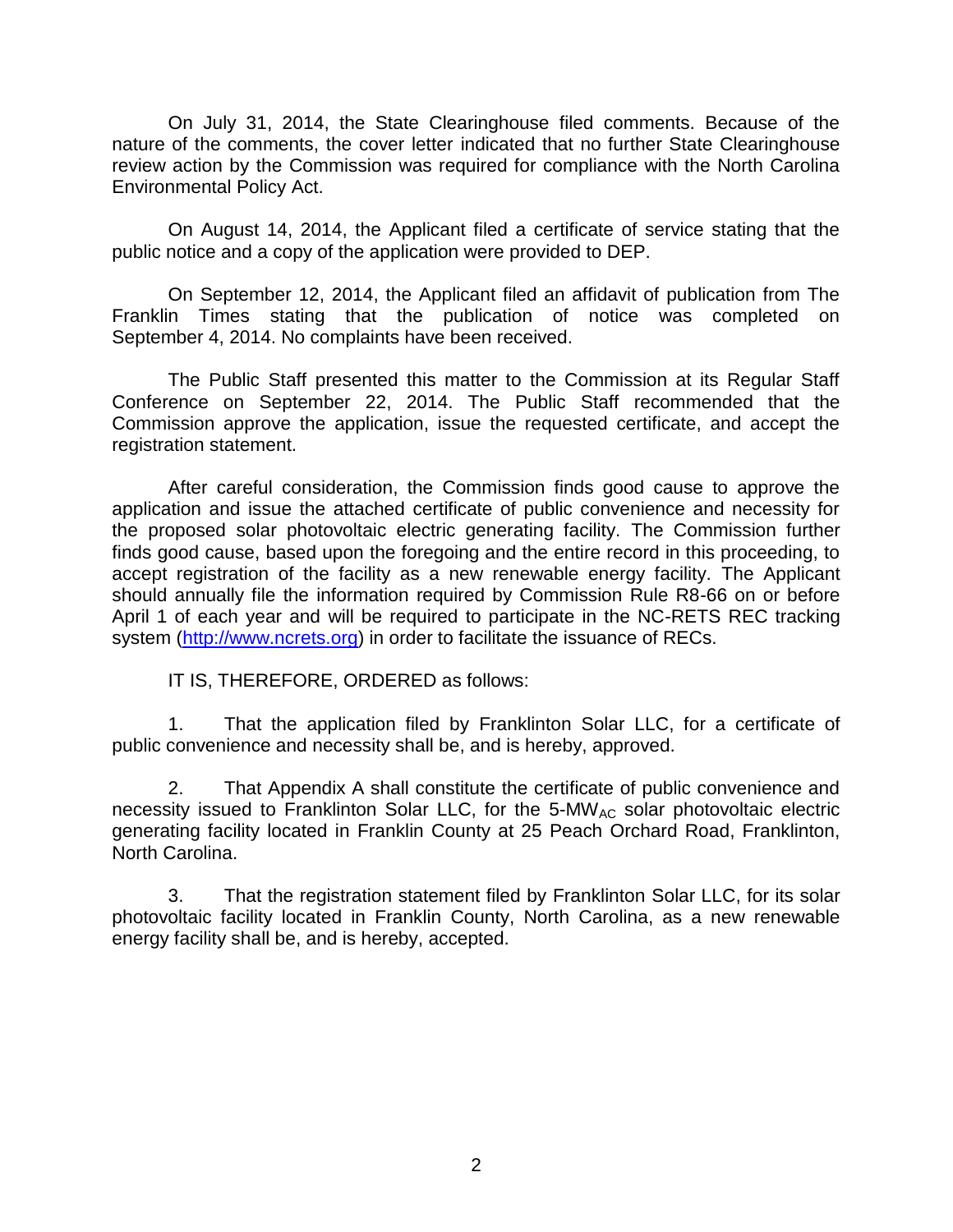4. That Franklinton Solar LLC, annually file the information required by Commission Rule R8-66 on or before April 1 of each year.

ISSUED BY ORDER OF THE COMMISSION.

This the  $\_23^{\text{rd}}$  day of September, 2014.

NORTH CAROLINA UTILITIES COMMISSION

Hail L. Mount

Gail L. Mount, Chief Clerk